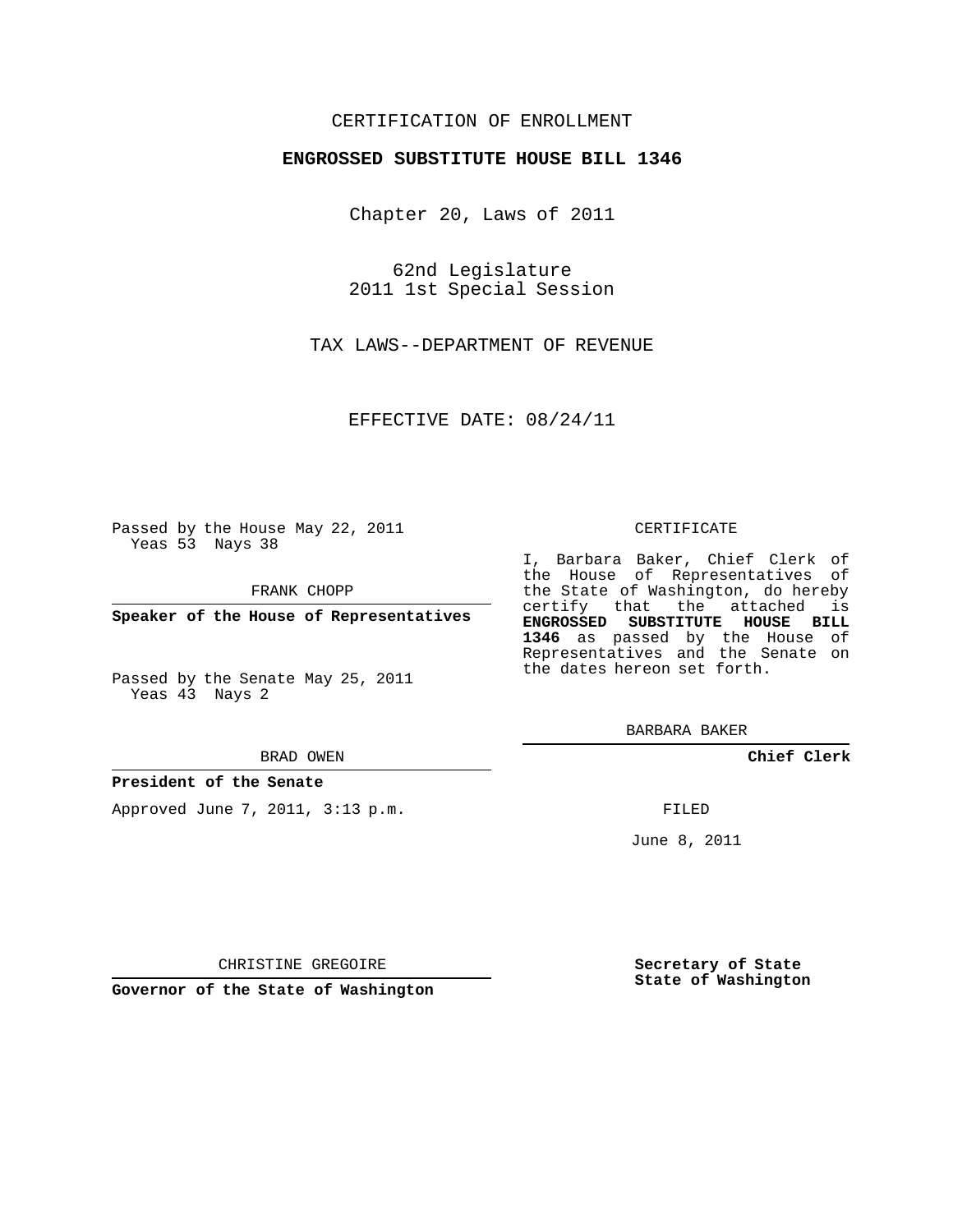# **ENGROSSED SUBSTITUTE HOUSE BILL 1346** \_\_\_\_\_\_\_\_\_\_\_\_\_\_\_\_\_\_\_\_\_\_\_\_\_\_\_\_\_\_\_\_\_\_\_\_\_\_\_\_\_\_\_\_\_

\_\_\_\_\_\_\_\_\_\_\_\_\_\_\_\_\_\_\_\_\_\_\_\_\_\_\_\_\_\_\_\_\_\_\_\_\_\_\_\_\_\_\_\_\_

Passed Legislature - 2011 1st Special Session

## **State of Washington 62nd Legislature 2011 Regular Session**

**By** House Ways & Means (originally sponsored by Representative Hunter; by request of Department of Revenue)

READ FIRST TIME 02/16/11.

 AN ACT Relating to making changes to laws administered by the department of revenue that do not create any new or broaden any existing tax preference as defined in RCW 43.136.021 or increase any person's tax burden; amending RCW 82.04.220, 82.12.040, and 43.06.400; and repealing RCW 82.16.140 and 82.32.570.

BE IT ENACTED BY THE LEGISLATURE OF THE STATE OF WASHINGTON:

### **PART I**

**TECHNICAL CORRECTIONS AND CLARIFICATION**

 **Sec. 101.** RCW 82.04.220 and 2010 1st sp.s. c 23 s 102 are each amended to read as follows:

 (1) There is levied and collected from every person that has a substantial nexus with this state a tax for the act or privilege of engaging in business activities. The tax is measured by the application of rates against value of products, gross proceeds of sales, or gross income of the business, as the case may be.

 (2) A person who has a substantial nexus with this state in any tax year under the provisions of RCW 82.04.067 will be deemed to have a substantial nexus with this state for the following tax year.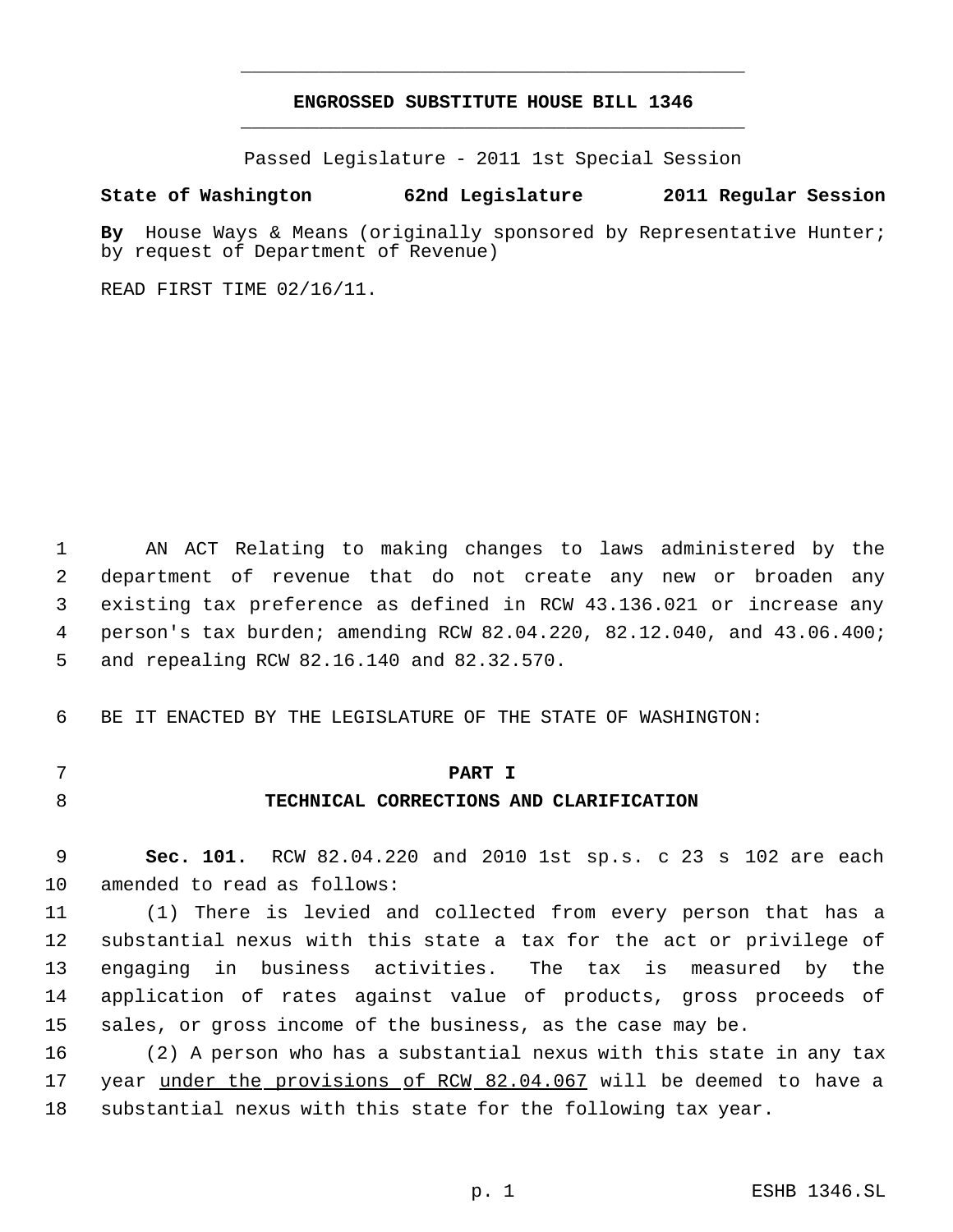NEW SECTION. **Sec. 102.** The following acts or parts of acts are each repealed:

 (1) RCW 82.16.140 (Renewable energy system cost recovery--Report to legislature) and 2010 c 202 s 4 & 2005 c 300 s 5; and

 (2) RCW 82.32.570 (Smelter tax incentives--Goals--Annual report) and 2010 1st sp.s. c 2 s 6, 2006 c 182 s 6, & 2004 c 24 s 14.

 **Sec. 103.** RCW 82.12.040 and 2010 c 106 s 221 are each amended to read as follows:

 (1) Every person who maintains in this state a place of business or a stock of goods, or engages in business activities within this state, shall obtain from the department a certificate of registration, and shall, at the time of making sales of tangible personal property, digital goods, digital codes, digital automated services, extended warranties, or sales of any service defined as a retail sale in RCW 82.04.050 (2) (a) or (g), (3)(a), or (6)(b), or making transfers of either possession or title, or both, of tangible personal property for use in this state, collect from the purchasers or transferees the tax imposed under this chapter. The tax to be collected under this section must be in an amount equal to the purchase price multiplied by the rate in effect for the retail sales tax under RCW 82.08.020. For the purposes of this chapter, the phrase "maintains in this state a place of business" shall include the solicitation of sales and/or taking of orders by sales agents or traveling representatives. For the purposes of this chapter, "engages in business activity within this state" includes every activity which is sufficient under the Constitution of the United States for this state to require collection of tax under this chapter. The department must in rules specify activities which constitute engaging in business activity within this state, and must keep the rules current with future court interpretations of the Constitution of the United States.

 (2) Every person who engages in this state in the business of acting as an independent selling agent for persons who do not hold a valid certificate of registration, and who receives compensation by reason of sales of tangible personal property, digital goods, digital codes, digital automated services, extended warranties, or sales of any service defined as a retail sale in RCW 82.04.050 (2) (a) or (g), (3)(a), or (6)(b), of his or her principals for use in this state,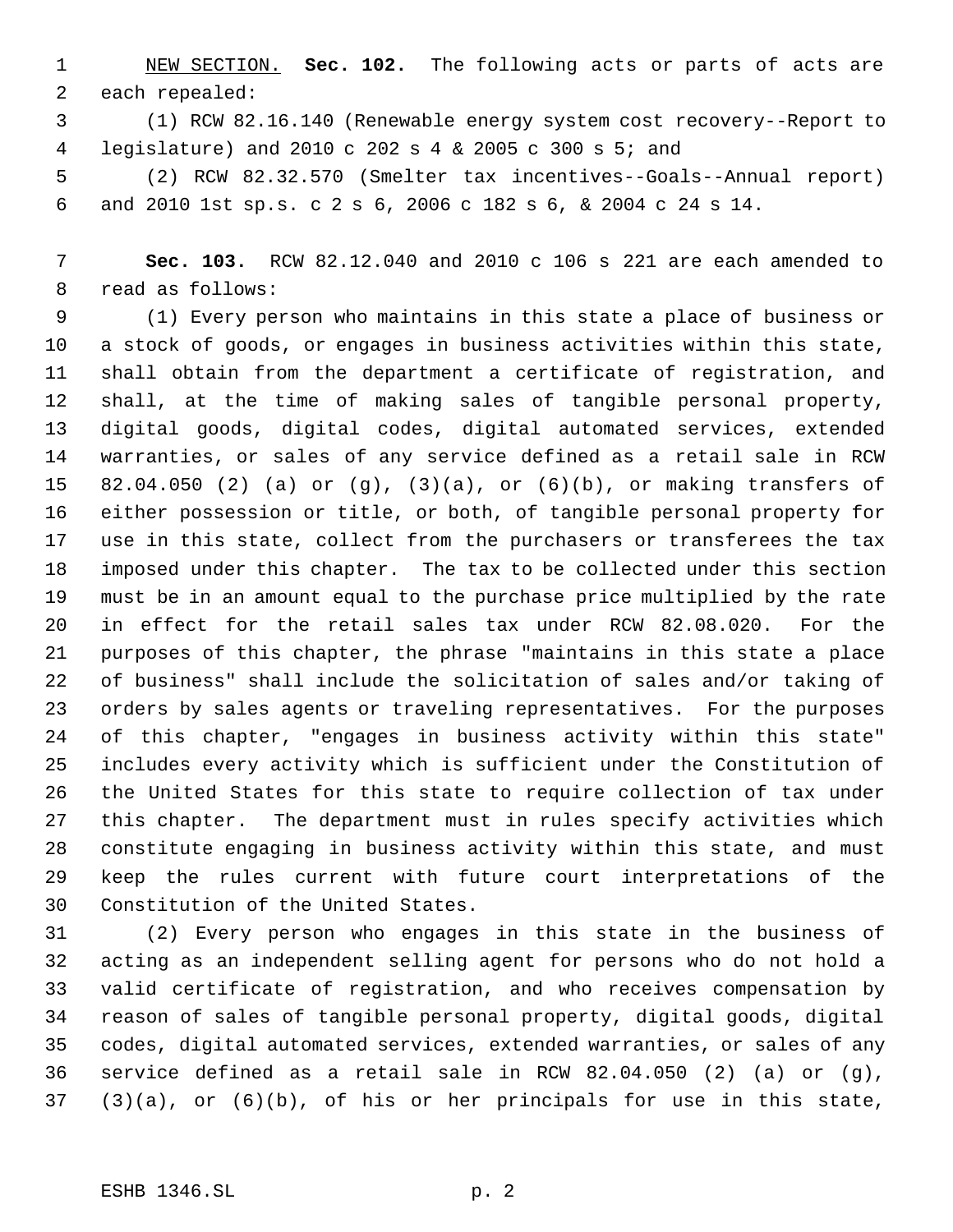must, at the time such sales are made, collect from the purchasers the tax imposed on the purchase price under this chapter, and for that purpose is deemed a retailer as defined in this chapter.

 (3) The tax required to be collected by this chapter is deemed to be held in trust by the retailer until paid to the department, and any retailer who appropriates or converts the tax collected to the retailer's own use or to any use other than the payment of the tax provided herein to the extent that the money required to be collected is not available for payment on the due date as prescribed is guilty of a misdemeanor. In case any seller fails to collect the tax herein imposed or having collected the tax, fails to pay the same to the department in the manner prescribed, whether such failure is the result of the seller's own acts or the result of acts or conditions beyond the seller's control, the seller is nevertheless personally liable to the state for the amount of such tax, unless the seller has taken from the buyer a copy of a direct pay permit issued under RCW 82.32.087.

 (4) Any retailer who refunds, remits, or rebates to a purchaser, or transferee, either directly or indirectly, and by whatever means, all or any part of the tax levied by this chapter is guilty of a misdemeanor.

 (5) Notwithstanding subsections (1) through (4) of this section, any person making sales is not obligated to collect the tax imposed by this chapter if:

 (a) The person's activities in this state, whether conducted directly or through another person, are limited to:

(i) The storage, dissemination, or display of advertising;

(ii) The taking of orders; or

28 (iii) The processing of payments; and

 (b) The activities are conducted electronically via a web site on a server or other computer equipment located in Washington that is not owned or operated by the person making sales into this state nor owned or operated by an affiliated person. "Affiliated persons" has the same meaning as provided in RCW 82.04.424.

 (6) Subsection (5) of this section expires when: (a) The United States congress grants individual states the authority to impose sales and use tax collection duties on remote sellers; or (b) it is determined by a court of competent jurisdiction, in a judgment not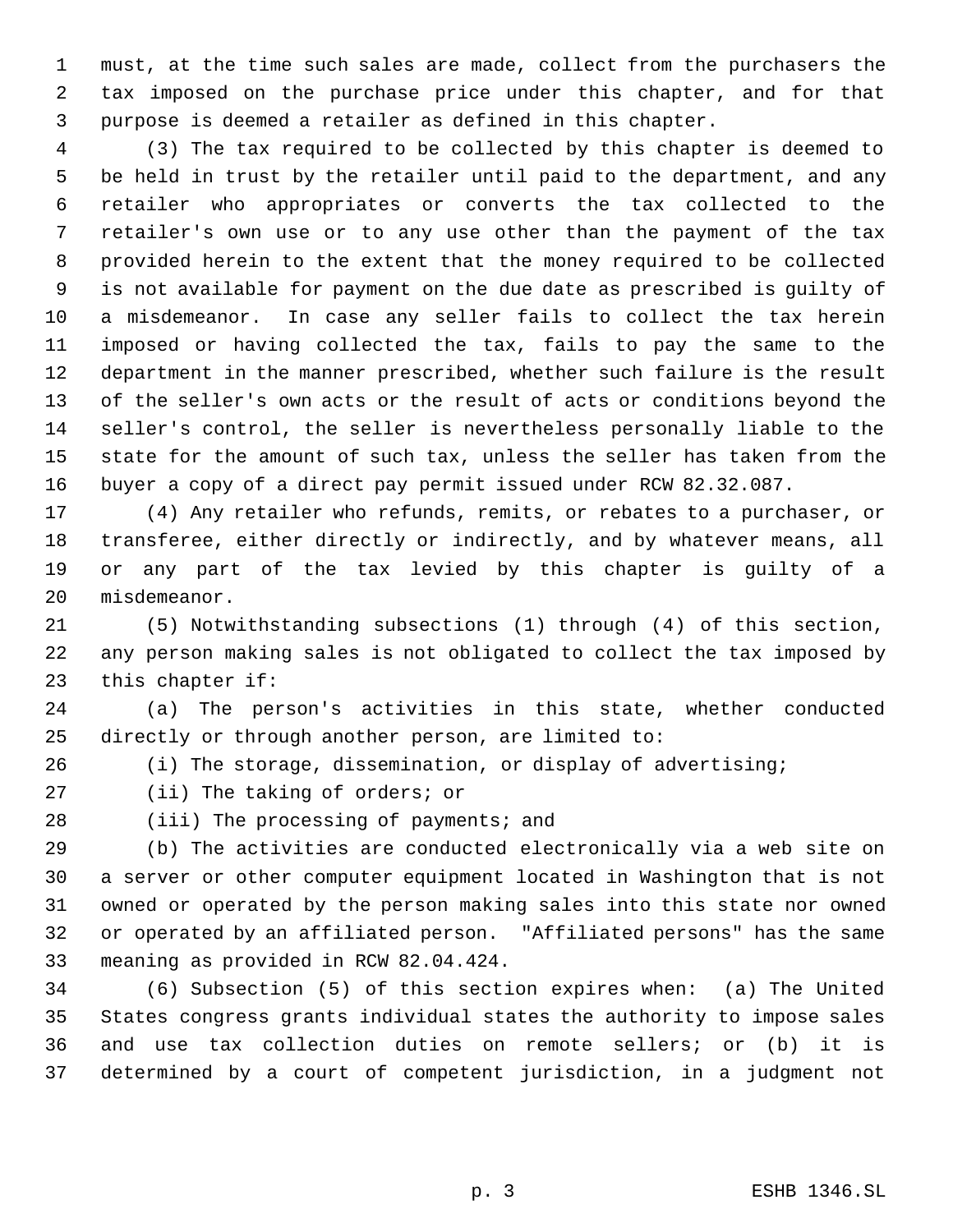subject to review, that a state can impose sales and use tax collection duties on remote sellers.

 (7) Notwithstanding subsections (1) through (4) of this section, any person making sales is not obligated to collect the tax imposed by this chapter if the person would have been obligated to collect retail sales tax on the sale absent a specific exemption provided in chapter 82.08 RCW, and there is no corresponding use tax exemption in this chapter. Nothing in this subsection (7) may be construed as relieving purchasers from liability for reporting and remitting the tax due under 10 this chapter directly to the department.

 (8) Notwithstanding subsections (1) through (4) of this section, 12 any person making sales is not obligated to collect the tax imposed by 13 this chapter if the state is prohibited under the Constitution or laws of the United States from requiring the person to collect the tax 15 imposed by this chapter.

## **PART II**

# **TEMPORARILY NARROWING THE SCOPE OF THE EXEMPTION STUDY**

 **Sec. 201.** RCW 43.06.400 and 1999 c 372 s 5 are each amended to read as follows:

 (1) Beginning in January 1984, and in January of every fourth year 21 thereafter, the department of revenue ((shall)) must submit to the legislature prior to the regular session a listing of the amount of reduction for the current and next biennium in the revenues of the state or the revenues of local government collected by the state as a 25 result of tax exemptions. The listing ((shall)) must include an estimate of the revenue lost from the tax exemption, the purpose of the tax exemption, the persons, organizations, or parts of the population which benefit from the tax exemption, and whether or not the tax 29 exemption conflicts with another state program. The listing ((shall)) must include but not be limited to the following revenue sources:

31  $((\langle 1 \rangle))$  (a) Real and personal property tax exemptions under Title 84 RCW;

33 ( $(\frac{2}{2})$ ) (b) Business and occupation tax exemptions, deductions, and credits under chapter 82.04 RCW;

35  $((+3))$   $(c)$  Retail sales and use tax exemptions under chapters 82.08, 82.12, and 82.14 RCW;